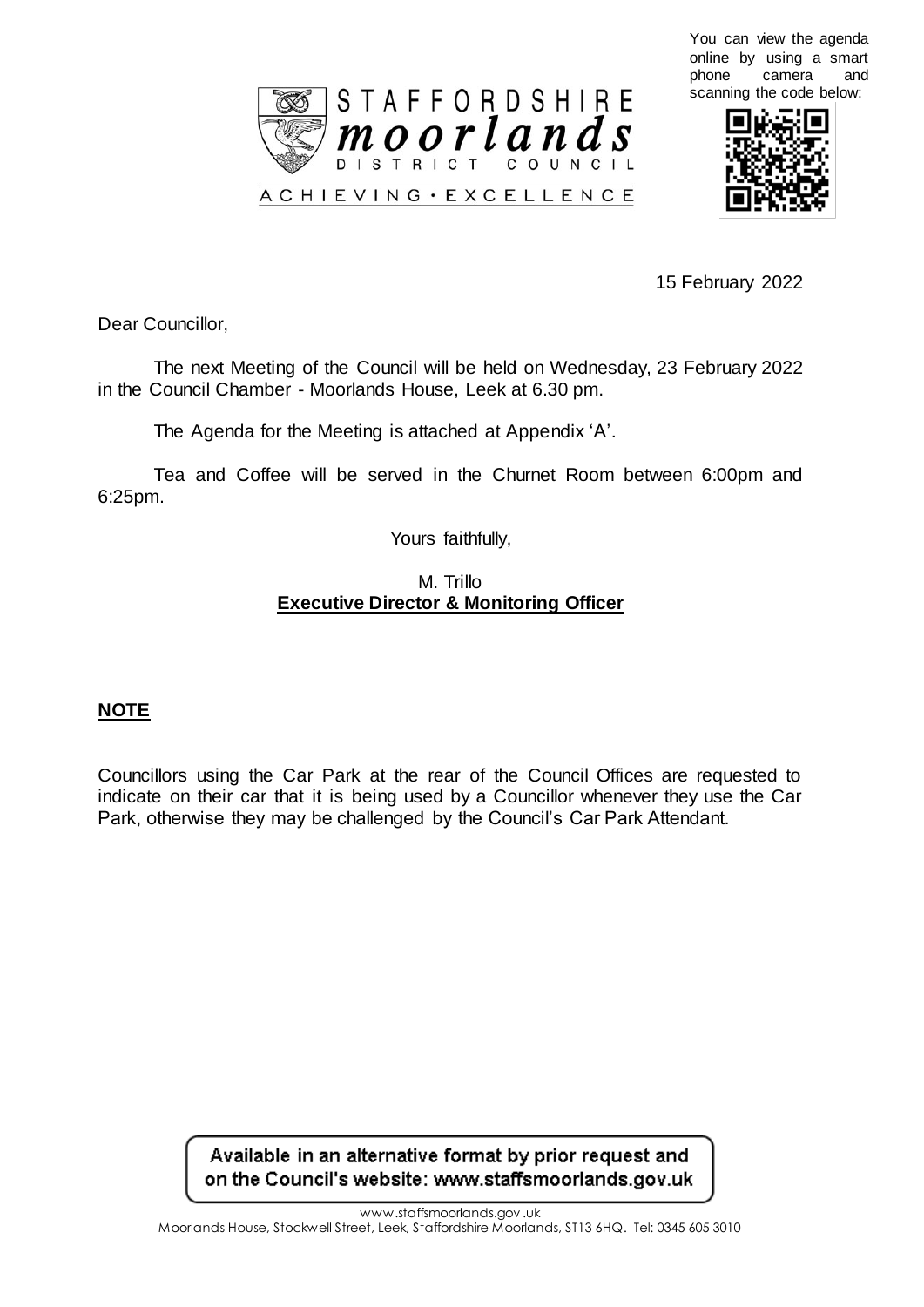## **Prayers will be offered prior to the commencement of the meeting.**

- 1. Apologies for absence, if any.
- 2. Minutes of the previous meeting **(Pages 5 - 8)**
- 3. Urgent items of business, if any (24 hours notice to be provided to the Chairman).
- 4. Declarations of interest
	- 1. Disclosable Pecuniary Interests
	- 2. Other Interests
- 5. Chairman's or Leader's announcements and correspondence, if any.
- 6. Receipt of petitions, if any.
- 7. To consider and debate any recommendations from the Cabinet, Overview and Scrutiny Panels and Committees, if any.
	- 7 .1 Cabinet 2022/23 Budget & Medium Term Financial Plan 2022/23 to 2025/26 **(Pages 9 - 108)**
	- 7 .2 Audit and Accounts Committee Treasury Management Update **(Pages 109 - 116)**
	- 7 .3 Audit and Accounts Committee Treasury Management Strategy 2022/23 **(Pages 117 - 146)**
- 8. Recommendations from meetings in the interim period prior to the Council Meeting, if any.
- 9. Pay Policy Statement 2022/23 **(Pages 147 - 166)**
- 10. Setting the Council Tax
- 11. Notices of Motion in accordance with Procedure Rule No. 8, if any.
	- 11 .1 Prescription Charges Cllr. L Malyon

"With regard to the suggested increase in prescription charges and introduction of charges for the over 60s I would like to ask this Council to write to our MPs and ask them to lobby the Government that this will not happen. It will affect many of our residents in the Staffordshire Moorlands and across the country and may even deter people from having the medication that they need."

11 .2 Planning Requirements for Children's Care Homes - Cllr. P Wilkinson

"There is great concern about the emergence of children's care homes in the Staffordshire Moorlands. These are often large private houses, purchased by entrepreneurs who then convert them into children's homes without a change of use planning consent.

The position at the moment is that a dwelling (use class C3) included use for up to six persons living together as a single household where care is provided and it is considered that there is no change of use and planning permission is not required.